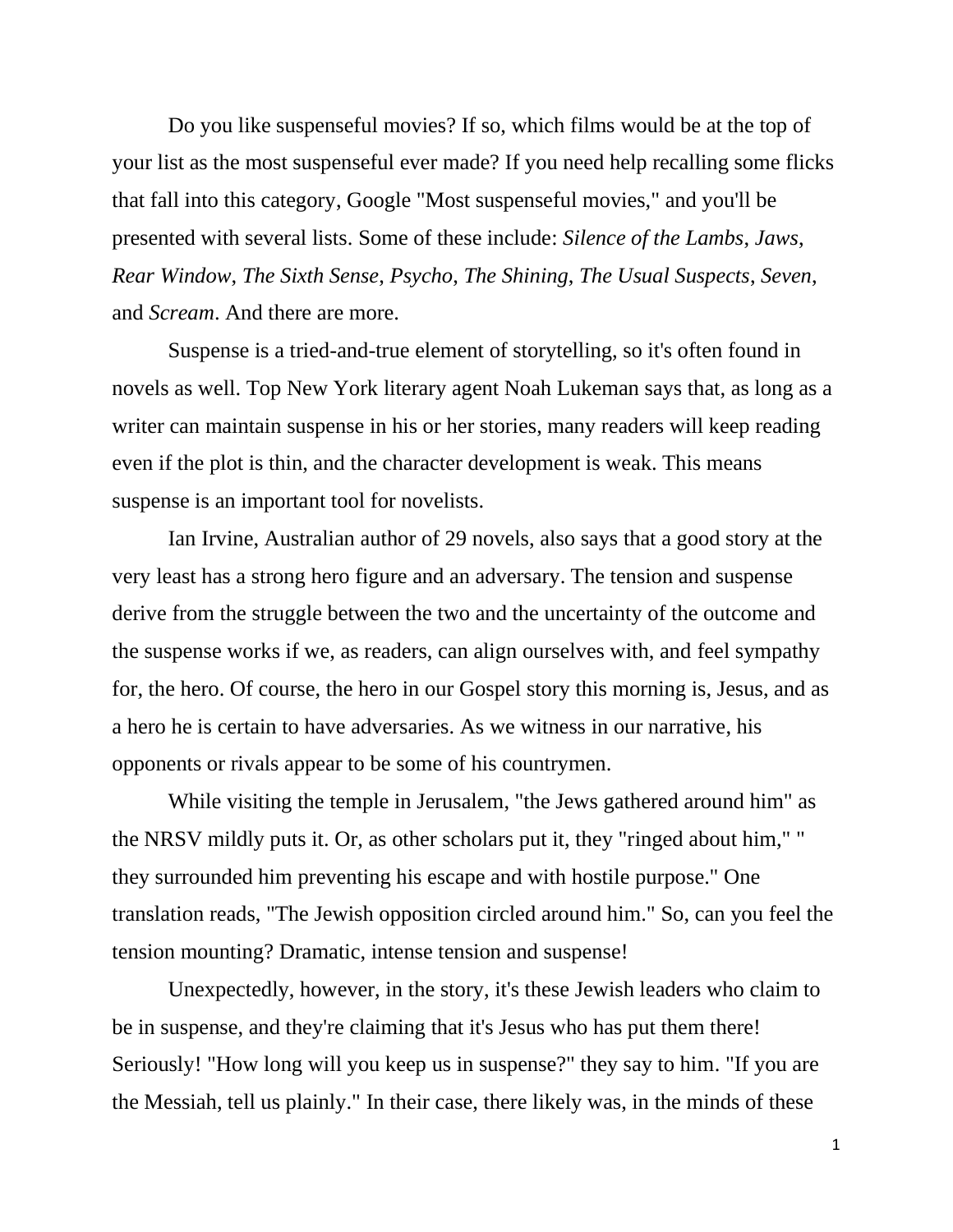adversaries, some suspenseful mixture of fear and loathing regarding Jesus -- so much so, that these guys who had encircled Jesus picked up stones to hurl at the Rabbi. They wanted to kill him. And as we sit at the edge of our seats, our teeth grinding in anticipation we may wonder how Jesus can possibly escape? He's a goner for sure! But, no! John tells us that "he escaped from their hands."

Unfortunately our story lacks some of the finer details in that John doesn't supply us with an explanation as to how this happened. He leaves it to our imagination. In written stories, suspense is a *reader* concept; it's something that happens in the *reader*. So...what, then, does today's chapter say to us as we read it? This side of Easter, we likely have no sense of suspense about what happened to *Jesus*, neither in this incident, nor in the long run. But it may cause us to wonder, what will happen to us? In his response to the question about whether he was the Messiah, Jesus said, "I have told you, and you do not believe."

Ok, are any of us in that group, those *whose belief in Jesus* is either missing or shaky? Perhaps this is the problem. Deep down, we're a little confused about Jesus and the claims he makes. We haven't really made a commitment of the heart. We're curious, but not convinced. We're suspended between heaven and hell, faith and unbelief. We're wavering -- sitting on the fence -- and we're not sure on which side of the fence we're going to fall.

Or, perhaps there's some tension in our practice of faith right now*.* We know we haven't exactly behaved as though we are followers of Christ. We have some significant lifestyle issues. We give only lip service to some of the most basic practices of the faith, and, in our professional and personal lives, no one would ever suspect that we profess to be practicing Christians. We can almost hear some of the people surrounding us in our everyday lives saying things like *You? Ha! No way!* And this bothers us: we sense our life is in tension right now between what we want to do and what we actually do; between our ideals and our reality.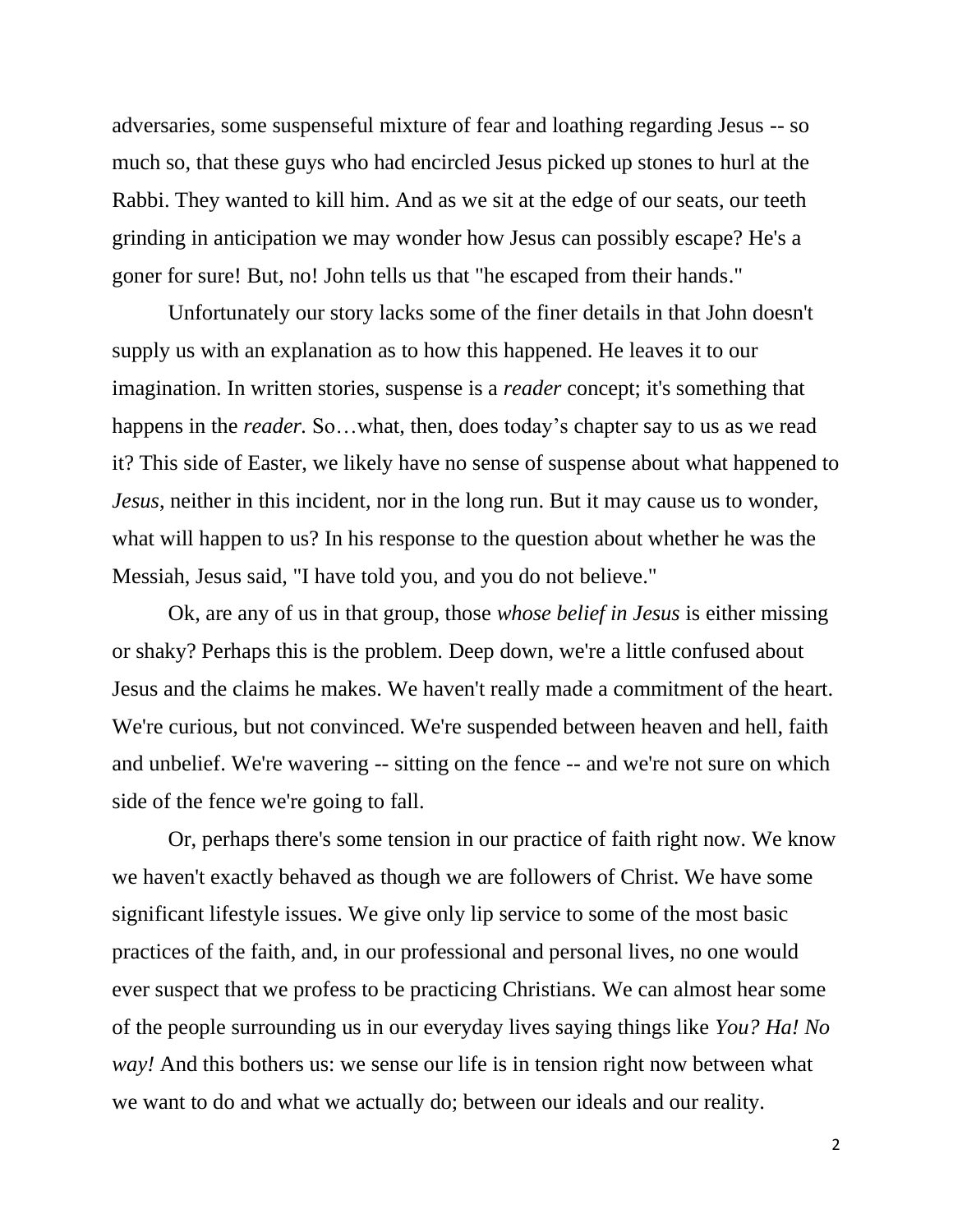Perhaps there's tension about whether we should forgive someone who's hurt us, how we should handle a concern regarding a problem in our marriage, whether we should speak up at work about some practice that seems questionable, or whether we can give up some habit we already know is wrong or, at the very least, harmful for us. We may not use the word "suspense" about such matters, but if we're both hoping and fearing for ourselves -- the "heroes" of our own stories -- the word fits.

So what can we say about these things? Four things, at least: *First,* let's briefly talk about the question of *certainty.* Are we to live in suspense as to our eternal destination? Can we have some certainty about our salvation as the following hymn asserts? It's one many of us know practically by heart. *Blessed assurance, Jesus is mine, Oh what a foretaste of glory divine, Heir of salvation, purchase of God, Born of his Spirit, washed in his blood.* Then the Refrain: *This is my story, this is my song, Praising my Savior all the day long*. *This is my story, this is my song, Praising my Savior all the day long.*

Theologically, "blessed assurance" can be a thorny issue. But, really, *certainty* about one's salvation is probably more a matter of psychology than theology. John Wesley, the founder of Methodism, used to argue that, if you weren't sure you were going to heaven, you were surely going to hell. But later, he moderated his views. Here's what he said: "When 50 years ago my brother Charles and I, in [the] simplicity of our hearts told the good people of England that unless they *knew* their sins were forgiven, they were under the wrath and curse of God, I marvel ... that they did not stone us!!!!"

So assurance may be more a matter of psychology, something that some of us find we are more tuned in to than others, or, like with Wesley, something that comes and goes. It may be a case in which some dramatic tension is a good thing. When certainty is not present, its absence may be a nudge from God to freshen our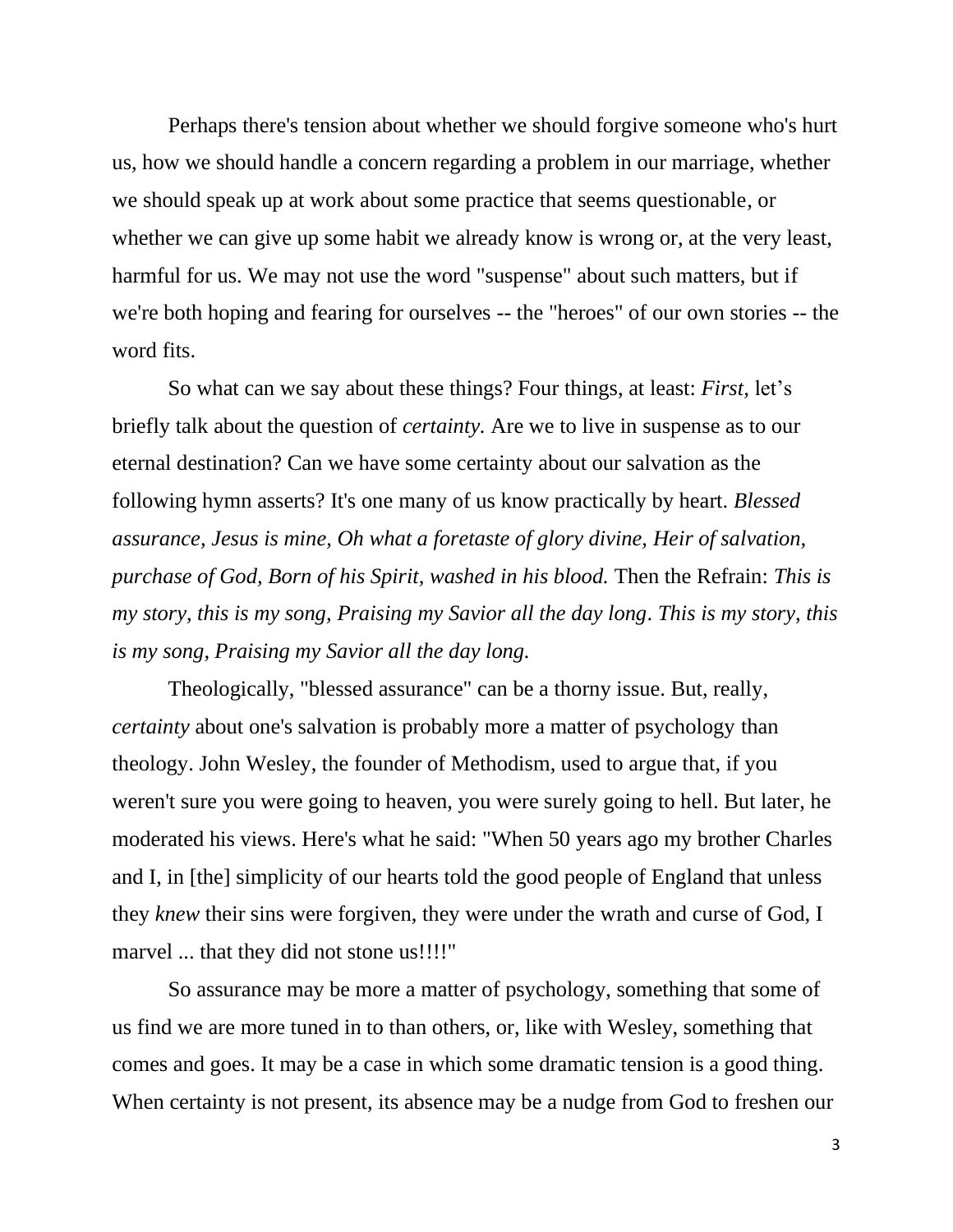relationship with him. And it's worth remembering that no less a Christian than Mother Teresa came to a place where she felt no assurance, but it didn't diminish her faithfulness to her calling.

*Second*, we should think about *what God has taught us* through Christ and how it applies to our existence*.* In other words, we should examine our lives in the light of Scripture because more often than not, we can find direction for our lives in the Bible. Jesus told his opponents that his sheep hear his voice and follow him. And since the Bible is one place where we hear his voice, if we follow it as faithfully as we can, we *are* part of the flock.

This reminds me of a statement attributed to Abraham Lincoln: "It's not what I don't understand about the Bible that troubles me, but what I do understand." If we spend time matching our lives to the parts of Scripture we do understand, it's likely that some of our suspense about our spiritual state will dissolve. But probably not all of it. Psychologically speaking, some of us have great difficulty letting go of the tension of uncertainty -- it's how we're made -- and we will continue to hope and fear for ourselves.

*Third,* what kind *suspens*e do we find ourselves in*?* Remember that, although the Jewish leaders claimed Jesus was keeping them in suspense, Jesus shot back that, on the contrary, he had removed all the suspense many times. The fault lay not with any failure on Jesus' part, but lay, instead, with those who, apparently, did not have ears to hear, ears to listen. Could this be true of us? Do we feel some sort of tension and suspense in our lives, when the answers have already been provided? Perhaps we just haven't had our hearts and minds open to hear? And maybe we need to be mindful of what we've already been told.

Our Heavenly Father who gives us to Jesus is greater than any other power. There is nothing that can snatch us away from Jesus or from God. Our proclamation then can include all those forces and powers that would seek to